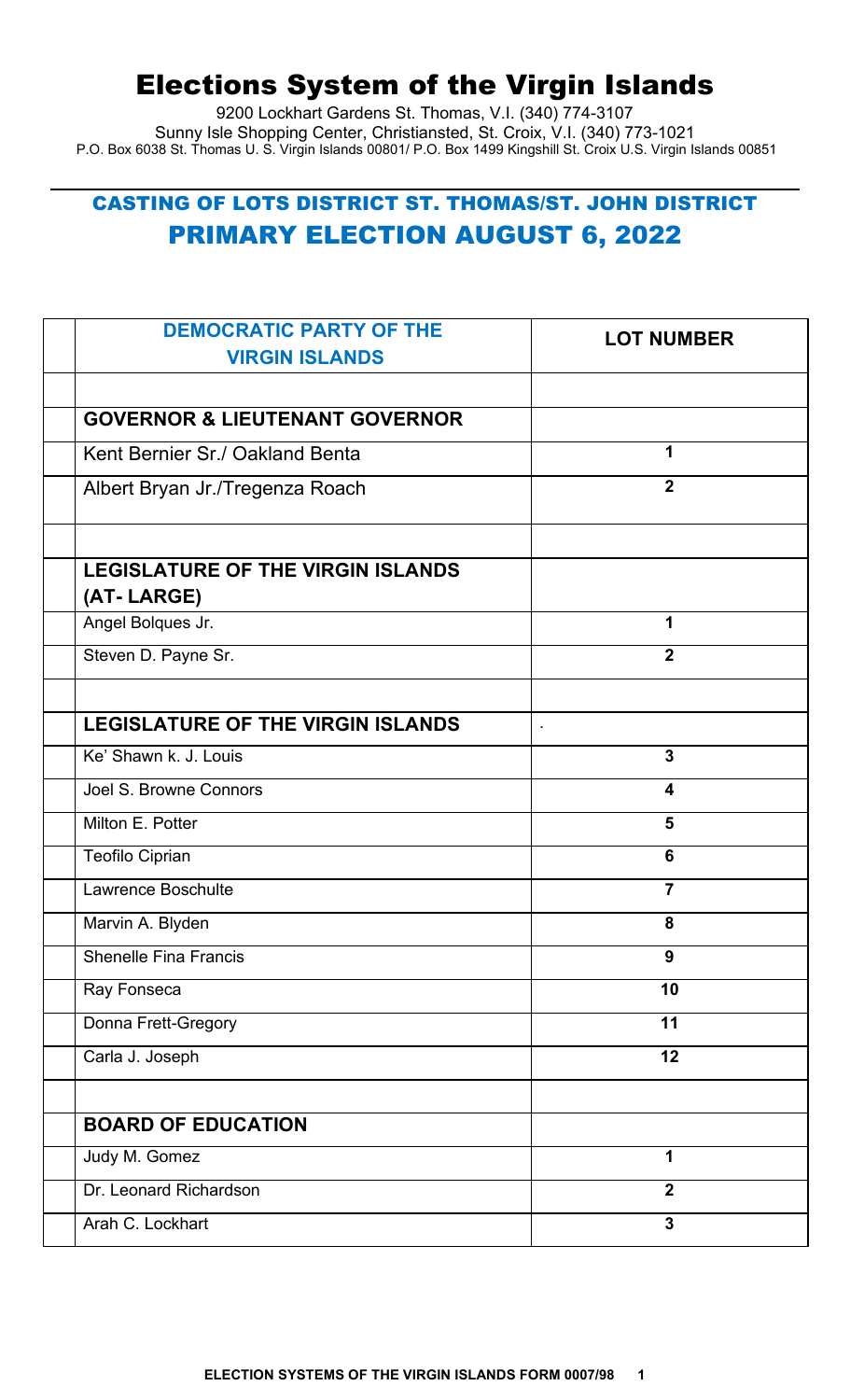## Elections System of the Virgin Islands

9200 Lockhart Gardens St. Thomas, V.I. (340) 774-3107 Sunny Isle Shopping Center, Christiansted, St. Croix, V.I. (340) 773-1021 P.O. Box 6038 St. Thomas U. S. Virgin Islands 00801/ P.O. Box 1499 Kingshill St. Croix U.S. Virgin Islands 00851

#### CASTING OF LOTS DISTRICT OF ST. Thomas/ST. John

### PRIMARY ELECTION AUGUST 6, 2022

PAGE 2

| <b>BOARD OF ELECTIONS</b>                | <b>LOT NUMBER</b> |
|------------------------------------------|-------------------|
| Atanya Springette                        | 1                 |
| Delekah D. Callwood                      | $\overline{2}$    |
|                                          |                   |
| <b>STATE CHAIR</b>                       |                   |
| Riise E.S. Richards                      | 1                 |
| Cecil R. Benjamin                        | $\overline{2}$    |
| Stedmann Hodge Jr.                       | $\overline{3}$    |
| <b>TERRITORIAL COMMITTEE (AT- LARGE)</b> |                   |
| Rudolph "Tony" Greene                    | 1                 |
| <b>Heather Proctor</b>                   | $\overline{2}$    |
| <b>Eduardo Butch Corneiro</b>            | $\overline{3}$    |
| Jonathan P. Tucker Jr.                   | 4                 |
| Sandra L. Setorie                        | 5                 |
| <b>Chaneel Callwood</b>                  | 6                 |
| Riise E.S. Richards                      | $\overline{7}$    |
| <b>Karen Chancellor</b>                  | 8                 |
| Carol M. Burke                           | 9                 |
| Olivere P. Wade                          | 10                |
| Delekah D. Callwood                      | 11                |
| Rajesh Persad                            | 12                |
| Africah Harrigan                         | 13                |
| <b>Florine Audain Hassell</b>            | 14                |
| Doris V. Bedminster                      | 15                |
| Barbara A. Petersen                      | 16                |
| Sandra Thomas-Mason                      | 17                |
| Deborah C. Johnson                       | 18                |